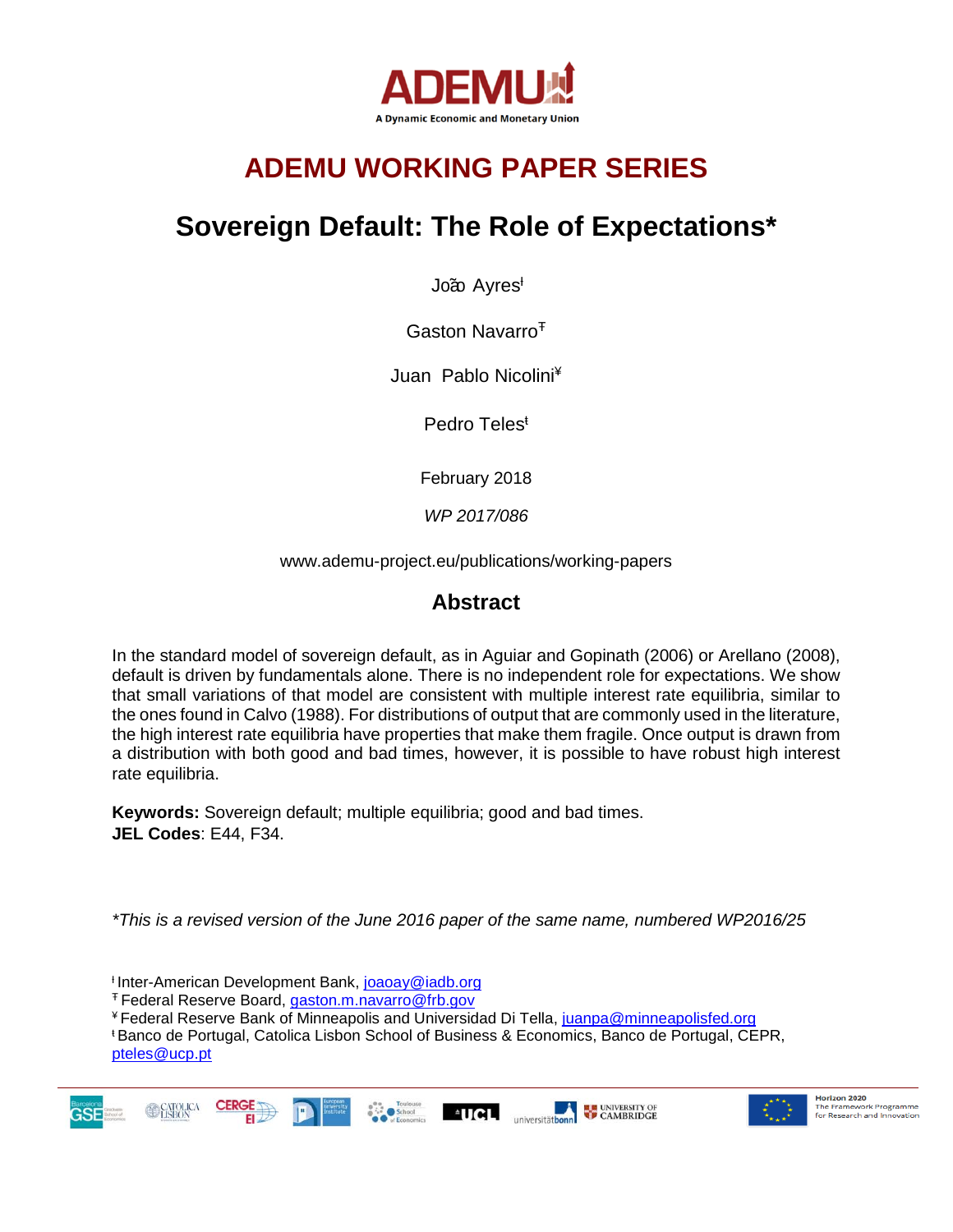

### **Acknowledgments**

,.

We thank Patrick Kehoe for many useful conversations. We also thank the associate editor and two referees, as well as Fernando Alvarez, Manuel Amador, Cristina Arellano, V.V. Chari, In-Koo Cho, Jonathan Eaton, Carlo Galli, Veronica Guerrieri, Jonathan Heathcote, Andy Neumeyer, Fabrizio Perri, Martin Uribe, and Vivian Yue for very useful comments. Nicolini and Teles would like to acknowledge the support of FCT as well as the ADEMU project, 'A Dynamic Economic and Monetary Union', funded by the European Union's Horizon 2020 Program under grant agreement No 649396. The views expressed herein are those of the authors and not necessarily those of the Federal Reserve Bank of Minneapolis, the Federal Reserve System, Banco de Portugal, the European System of Central Banks, or the Inter-American Development Bank.

This is an Open Access article distributed under the terms of the Creative Commons Attribution License Creative Commons Attribution 4.0 International, which permits unrestricted use, distribution and reproduction in any medium provided that the original work is properly attributed.



\_\_\_\_\_\_\_\_\_\_\_\_\_\_\_\_\_\_\_\_\_\_\_\_\_



The ADEMU Working Paper Series is being supported by the European Commission Horizon 2020 European Union funding for Research & Innovation, grant agreement No 649396.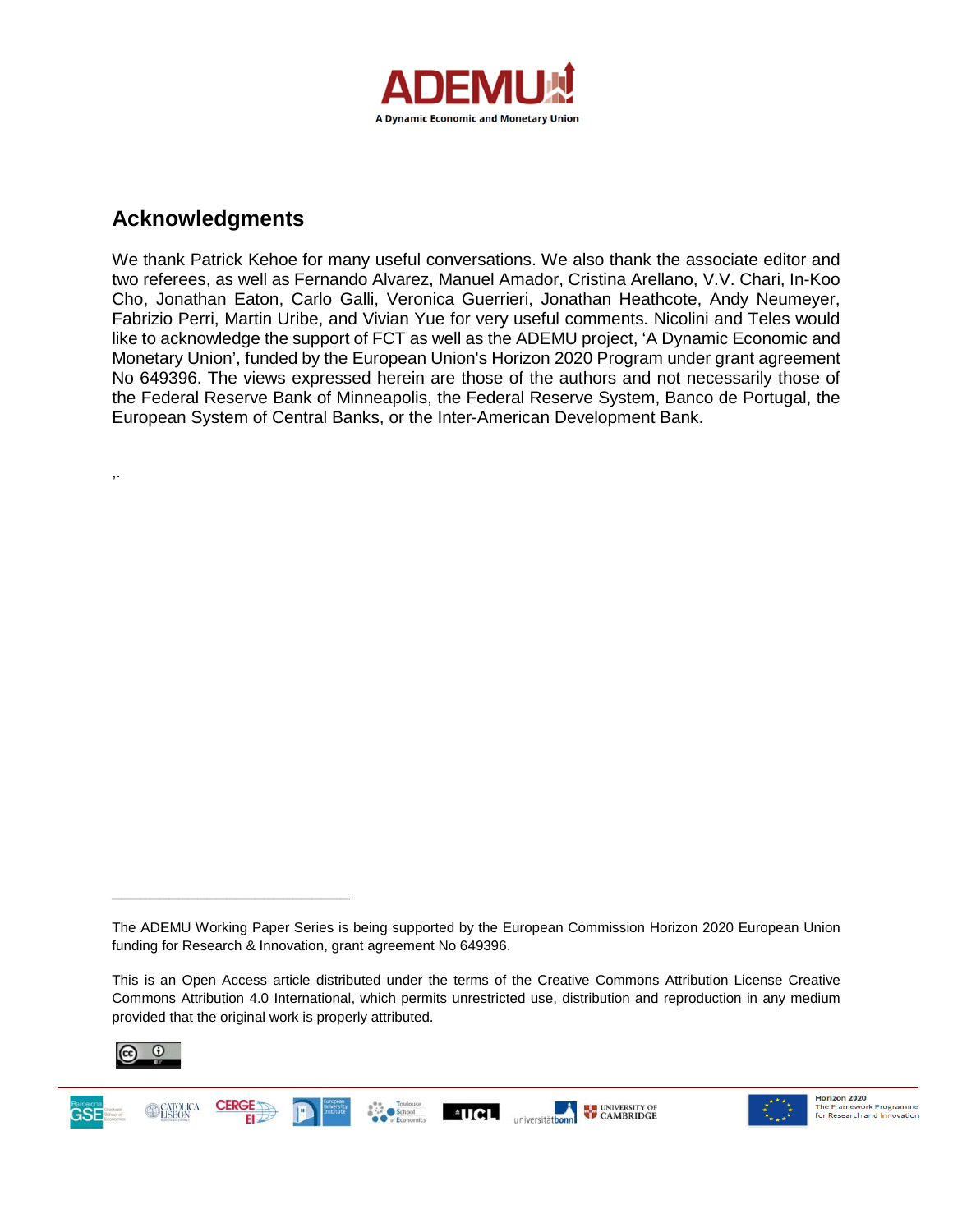## 1 Introduction

Are sovereign debt crises caused by bad fundamentals alone, or do expectations play an independent role? The literature on sovereign debt crises is ambiguous on the role of expectations. In a model with rollover risk, Cole and Kehoe (2000) have shown that expectations can play a role that is strengthened by bad fundamentals. Using a different mechanism, Calvo (1988) also shows that there are multiple interest rate equilibria. The reason is that, although interest rates may be high because of high default probabilities, it is also the case that high interest rates induce high default probabilities. This gives rise to equilibria with high rates/likely default and low rates/unlikely default. In contrast with the results in those models, in the standard quantitative model of sovereign default, as in Aguiar and Gopinath (2006) or Arellano (2008), a single low interest rate equilibrium is computed.

In this paper, we take the model of Aguiar and Gopinath (2006) and Arellano (2008), who build on Eaton and Gersovitz (1981), and make minor changes to the modeling choices concerning the timing of moves by debtors and creditors as well as the actions that they may take. In doing so, we are able to produce both high and low interest rate equilibria. The reason for the multiplicity is the one identified by Calvo (1988).

The model is a small open economy with a random endowment. For the distributions of the endowment that are commonly used in this literature, the expectations driven, high interest rate equilibria have features that make them fragile. They lie on the wrong side of a Laffer-type curve, meaning that the comparative statistics are implausible, may be unstable, and may be refined away. We go on to consider bimodal distributions with good and bad times. With those distributions, there are low and high interest rate equilibria that are equally robust. We interpret the bimodal distributions as reflecting the likelihood of relatively long periods of stagnation, in line with the evidence in Kahn and Rich (2007), among others.

There is a large literature extending Calvo (1988) and Cole and Kehoe (2000) in directions other than the ones we are concerned with in this paper.<sup>[1](#page-2-0)</sup> Closer to our work is Lorenzoni and Werning (2013), which we discuss below.

## 2 A two-period model

We study a two-period endowment economy populated by a representative agent that can borrow from a continuum of risk-neutral foreign creditors.[2](#page-2-1) The utility function of

<span id="page-2-0"></span><sup>&</sup>lt;sup>1</sup>See, for example, Bocola and Dovis (2015), Conesa and Kehoe (2012), and Corsetti and Dedola (2016), among others.

<span id="page-2-1"></span><sup>&</sup>lt;sup>2</sup>An agent with deep pockets that could affect the probabilities of default could induce uniqueness. That would be the role of a lender of last resort, such as the European Central Bank in the context of the recent European debt crisis.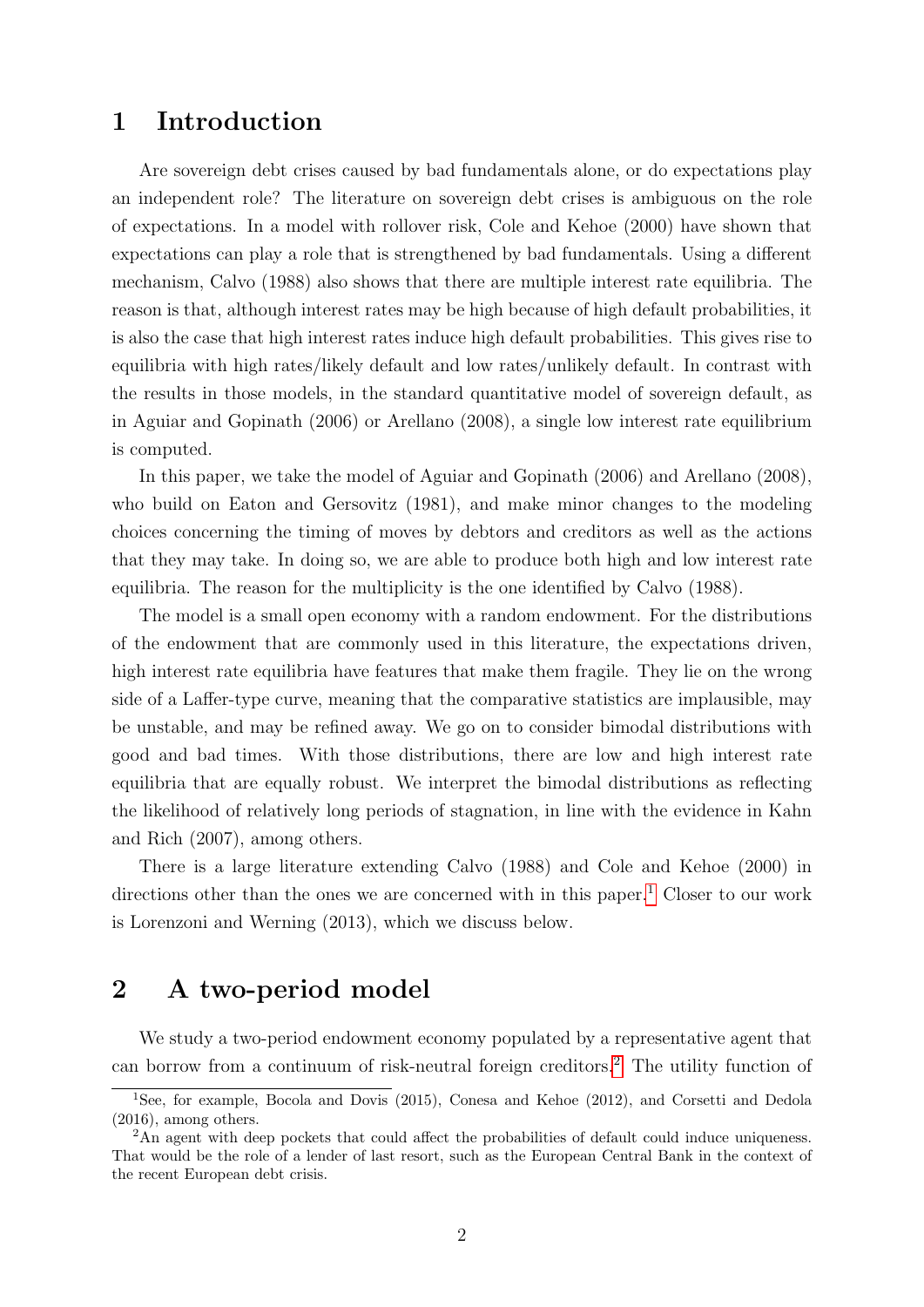the representative agent is assumed to be strictly increasing and strictly concave and to satisfy Inada conditions. The initial wealth is assumed to be equal to  $\omega$ . In the second period, the agent receives endowment  $y$ , which follows a stochastic process with density  $f(y)$  and corresponding cumulative distribution function  $F(y)$ . Low initial wealth and enough discounting induce the agent to borrow. In period one, the representative agent can borrow b in a noncontingent bond in international financial markets. The risk-neutral gross international interest rate is  $R^*$ . In period two, after observing the realization of the endowment, the borrower decides whether to pay the debt in full or default. If there is default, the penalty consumption is equal to  $y^d$ .

The timing of moves is as follows. In the first period, each creditor  $i \in [0,1]$  offers funds at the gross interest rate  $R_i$ . The borrower moves next and picks the level of debt  $b = \int_0^1 b_i \, di$ , where  $b_i$  is the amount borrowed from each creditor.<sup>[3](#page-3-0)</sup> The borrower's best response is to borrow from the low interest rate lenders first. In order for lenders to make zero profits in equilibrium, the interest rates they charge will have to be the same,  $R_i = R$ . We focus on symmetric outcomes where if  $R_i = R_j$ , then  $b_i = b_j$ . Then,  $b_i = b$ for all  $i \in [0, 1]$ , so  $\int_0^1 b_i R_i di = Rb$ .

In the second period, the borrower decides to default if and only if  $U(y - bR) \leq$  $U(q^d)$ , so the default threshold for output is given by

$$
y \le y^d + bR.
$$

The probability of default is then  $F[y^d + bR]$ .

Since creditors are risk neutral, in order for them to be indifferent between lending at R or at the risk-free rate  $R^*$ , the expected return from lending to the borrower must be the same as  $R^*$ , so

<span id="page-3-1"></span>
$$
R^* = R \left[ 1 - F \left( y^d + bR \right) \right]. \tag{1}
$$

This defines a locus of points  $(b, R)$  that can be interpreted as a supply curve of funds. The mapping from debt levels to interest rates is a correspondence because, in general, for each level of debt there are multiple interest rates that satisfy equation [\(1\)](#page-3-1). Multiple functions can be selected with the points of the correspondence. We call those functions interest rate schedules.

The optimal choice of debt by the borrower is the one that maximizes utility:<sup>[4](#page-3-2)</sup>

<span id="page-3-3"></span>
$$
U(\omega + b) + \beta \left[ F(y^d + bR)U(y^d) + \int_{y \ge y^d + bR} U(y - bR)f(y)dy \right].
$$
 (2)

<span id="page-3-0"></span><sup>&</sup>lt;sup>3</sup>This timing specification assumes that the lenders move before the borrower. The standard assumption in the literature is that the borrower moves first, facing an interest rate schedule. We discuss the implications of this latter timing in Section 3.

<span id="page-3-2"></span><sup>&</sup>lt;sup>4</sup>As is standard in the literature, we impose an upper bound on the level of debt. Absent this restriction, the optimal choice would be to borrow an arbitrarily large amount and default with probability one.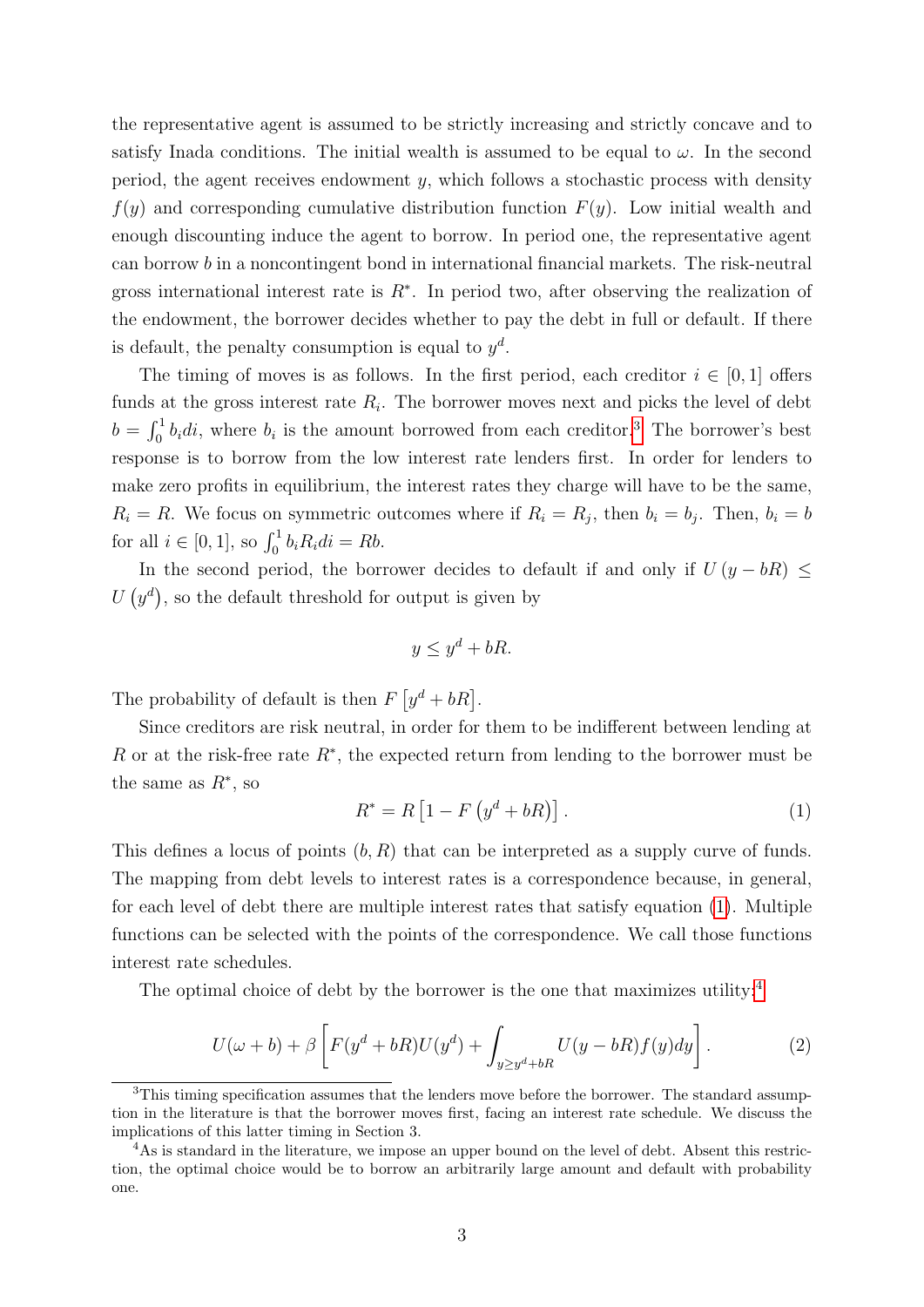The marginal condition, for an interior solution, is

<span id="page-4-2"></span>
$$
U'(\omega + b) = R\beta \int_{y \ge y^d + bR} U'(y - bR) f(y) dy.
$$
 (3)

The optimal choice of debt for a given interest rate defines a locus of points  $(b, R)$ that can be interpreted as a demand curve for funds. The possible equilibria will be the points at which the demand curve intersects the supply curve described in [\(1\)](#page-3-1).

An equilibrium in this economy is an interest rate  $\widetilde{R}$  and a debt level  $\widetilde{b}$  such that (i) given  $\widetilde{R}$ ,  $\widetilde{b}$  maximizes [\(2\)](#page-3-3); and (ii) the arbitrage condition [\(1\)](#page-3-1) is satisfied.

### 2.1 Multiple equilibria

In order to analyze the supply curve defined implicitly by [\(1\)](#page-3-1), we define the function for the expected return on the debt,

$$
h(R;b) = R \left[1 - F\left(y^{d} + bR\right)\right],
$$

which in equilibrium must be equal to the riskless rate,  $R^*$ .

Notice that the function h is the product of two terms, R and  $\left[1 - F\left(y^d + bR\right)\right]$  that is decreasing in  $R$ . Whether the function  $h$  is increasing or decreasing in  $R$  depends on which term dominates. For various commonly used distributions, such as the normal, the first term dominates for low levels of  $R$  and the second dominates for high levels of  $R$ , so that the function h is concave.<sup>[5](#page-4-0)</sup> In this case there are at most two finite solutions of equation [\(1\)](#page-3-1) for  $R$ , given  $b$ .

In Figure 1, the curve for  $h(R; b)$  is depicted against R, for the cumulative normal distribution,<sup>[6](#page-4-1)</sup> for three levels of debt. An increase in b shifts the curve downward so the solutions for  $R$  are closer to each other. For the low interest rate solutions on the left, an increase in b increases the rate, whereas for the high interest rate solutions on the right, an increase in b decreases the rate. To see this, notice that an increase in b increases the probability of default, therefore reducing the expected return. When interest rates are high, the expected return responds negatively to an increase in the rate because of the effect on the probability of default. The way to increase the expected return  $h(R; b)$  back to  $R^*$  is by lowering the interest rate. It can also be seen from the figure that if b is high enough, there are no solutions.

The curve of the expected return h as a function of R can be interpreted as a Laffertype curve, with the high interest rate solutions lying on the "wrong" side of the curve.

Figure 2 plots the solutions for R in equation [\(1\)](#page-3-1) for each level of debt. This is a supply curve with two monotonic schedules. For lower values of the interest rate, there

<span id="page-4-0"></span><sup>&</sup>lt;sup>5</sup>The function  $h(R; b)$  does not need to be concave everywhere. We explore this below.

<span id="page-4-1"></span><sup>&</sup>lt;sup>6</sup>The distributions we consider are truncated below to avoid negative values for the endowment.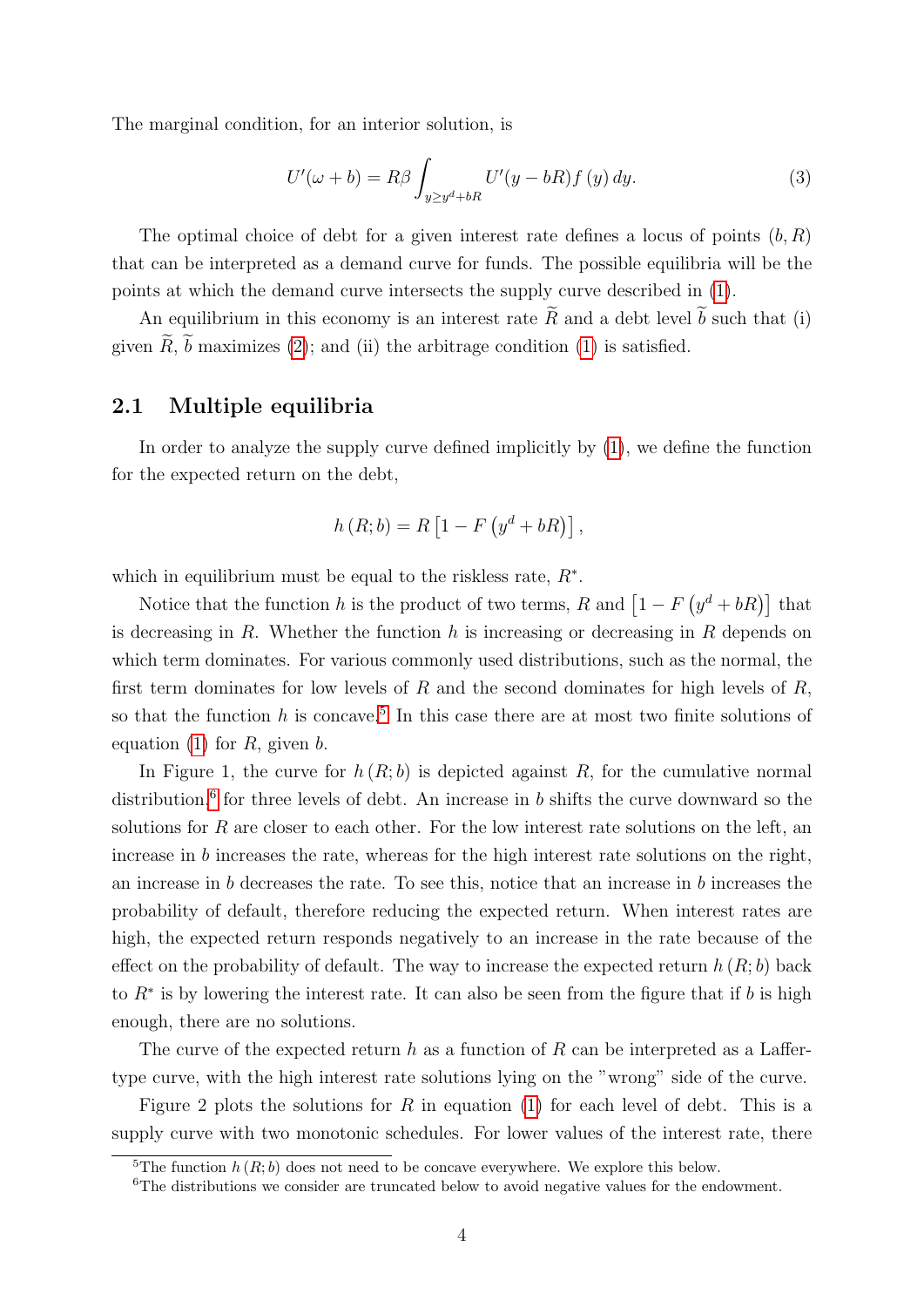is a schedule that is increasing in  $b$  (solid blue line). There is also a decreasing schedule for higher values of the interest rate (dotted red line).

Figure 3 depicts the demand curve (dashed black line) and the supply curve (solid blue and dotted red lines) for the normal distribution and constant relative risk aversion utility. As can be seen, there are multiple equilibria.

The points on the high interest rate, decreasing schedule have particularly striking properties. Not only does the interest rate go down with the level of debt, b, but also the gross service of the debt, Rb, decreases with the level of debt, b. For those high rates, creditors jointly benefit from lowering interest rates because of their effect on the probabilities of default. For this reason, equilibria on the decreasing schedule can be refined away.[7](#page-5-0) Those equilibria on the decreasing schedule may also be unstable. These are all features of the high interest rate equilibria for the distributions considered in Calvo (1988). As it turns out, even if the multiplicity in Calvo (1988) can be refined away, there is still multiplicity that is robust. This is the content of the next section.

#### 2.1.1 A distribution with good and bad times

We now consider the case in which the endowment is drawn from a bimodal distribution, with good and bad times. One example can be constructed by combining two normal distributions, one with a high mean (good times) and one with a low mean (bad times), with nature choosing the distribution to draw from with some probability.

If the means of the two distributions are sufficiently far apart relative to the standard deviations, then equation [\(1\)](#page-3-1) has four solutions for some debt levels, as Figure 4 shows. In order to understand the shape of the h function, it is important to note that the expected return h is decreasing in R if the cumulative distribution  $F$  is sensitive enough to changes in  $R$ , so that the second term dominates. That is going to happen for relatively low levels of R because for the bimodal distribution, there is mass at low levels of output. This explains the first decreasing part of the curve. For higher levels of  $R$ , the cumulative distribution  $F$  is relatively insensitive to changes in  $R$  because intermediate levels of the endowment are relatively unlikely to happen with a bimodal distribution. This explains the second increasing part of the curve.

For low enough debt levels, there are only two solutions, so there is only one increasing schedule. But for intermediate levels of debt, the equation has four solutions and therefore there are two increasing schedules. This means that, even if equilibria on decreasing schedules are ruled out, the model still exhibits multiplicity. If debt is very high, there is again a single increasing schedule. Thus, multiplicity depends on fundamentals and does not arise if there is either too little or too much debt.

The supply curve is plotted in Figure 5. The demand curve is the dashed black

<span id="page-5-0"></span><sup>7</sup>See Ayres et al (2015) for a possible refinement.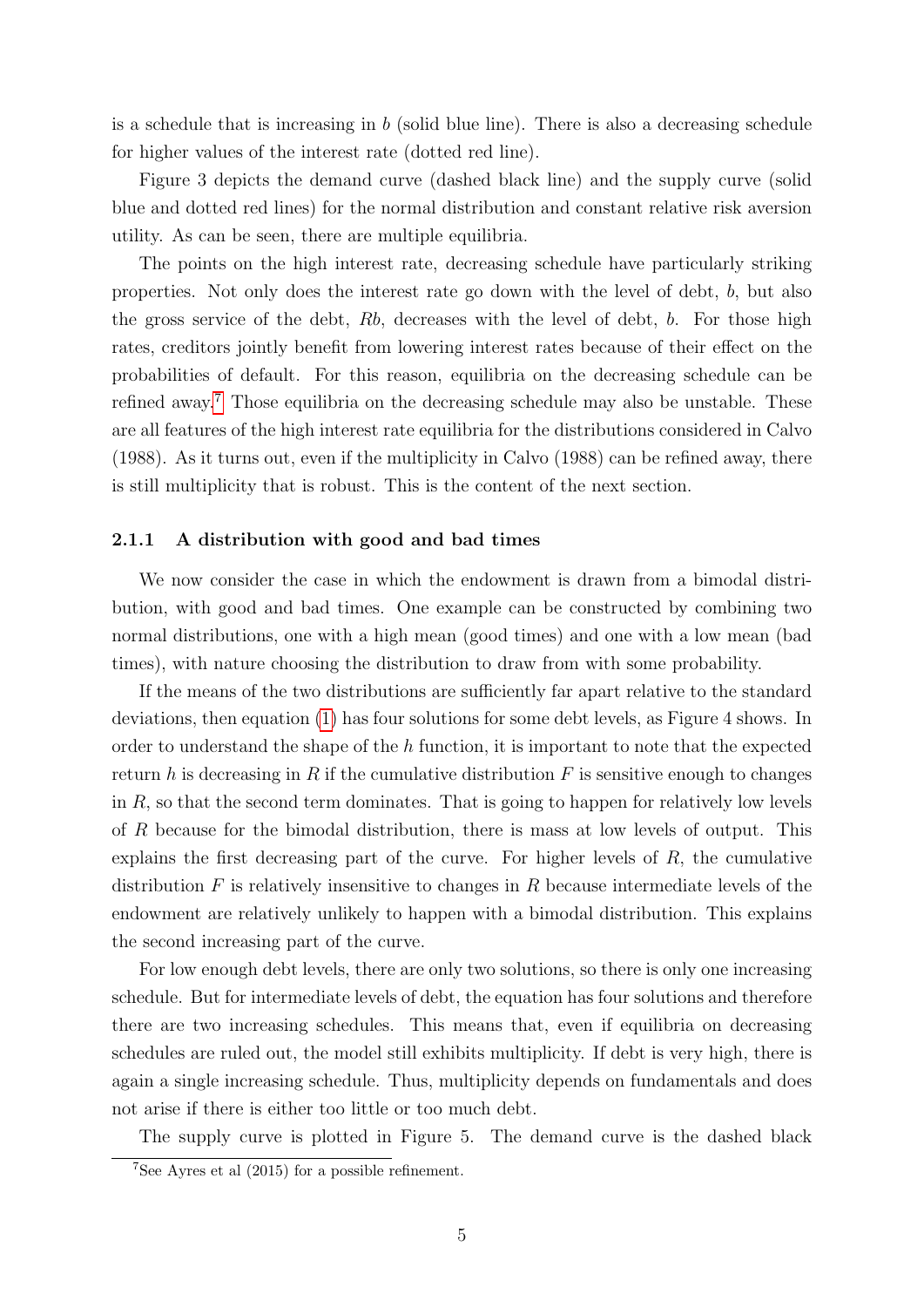line in the same figure. The demand is discontinuous in this case, since the maximum problem in [\(2\)](#page-3-3) has two interior local maxima because of the bimodal distribution. As the interest rate changes, the relative value of utility between the two local maxima changes. Multiplicity only arises if the demand is high enough, so the resulting equilibrium level of debt is high.

### 2.2 Current debt versus debt at maturity

We now consider an alternative game in which the timing of moves is as before, but now the borrower chooses the value of debt at maturity, which we denote by a rather than by the amount borrowed, b. Are there still multiple equilibria in this setup? The answer is yes. This is a relevant question because in the models of Calvo (1988) and Arellano (2008), the assumption of whether the borrower chooses b or a is key to having uniqueness or multiplicity of equilibria.

We maintain the assumption that the creditors move first and offer to lend at gross interest rate  $R$ . The borrower moves next and picks the level of debt at maturity  $a$ . In the second period, the borrower defaults if and only if  $y \leq y^d + a$ . Arbitrage in international capital markets implies that

<span id="page-6-0"></span>
$$
R^* = R [1 - F (y^d + a)].
$$
\n(4)

The locus of points  $(a, R)$  defined by  $(4)$ , which we interpret as a supply curve of funds, is monotonically increasing (which is not the case for the supply curve in  $b$  and  $R$ defined in  $(1)$ ).

The marginal condition of the borrower's utility maximization problem is

<span id="page-6-1"></span>
$$
U'\left(\omega + \frac{a}{R}\right) = R\beta \int_{y \ge y^d + a} U'(y - a) f\left(y\right) dy,\tag{5}
$$

where  $\frac{1}{R}$  is the price of one unit of a as of the first period.

The locus of points  $(a, R)$  defined by  $(5)$  is a demand curve for funds. Again, this demand curve has multiple intersection points with the supply curve. Provided the choice of a is interior, those points are the solutions to the system of two equations, [\(4\)](#page-6-0) and [\(5\)](#page-6-1). Those are the same two equations [\(1\)](#page-3-1) and [\(3\)](#page-4-2) that determine the same equilibrium outcomes for R and b for  $a = Rb$ .

Figure 6 plots the supply curves for  $(b, R)$  and  $(a, R)$  defined in [\(1\)](#page-3-1) and [\(4\)](#page-6-0), respectively. It also plots the demand curves defined in [\(3\)](#page-4-2) and [\(5\)](#page-6-1). With the timing assumed so far, whether the borrower chooses debt net or gross of interest is irrelevant.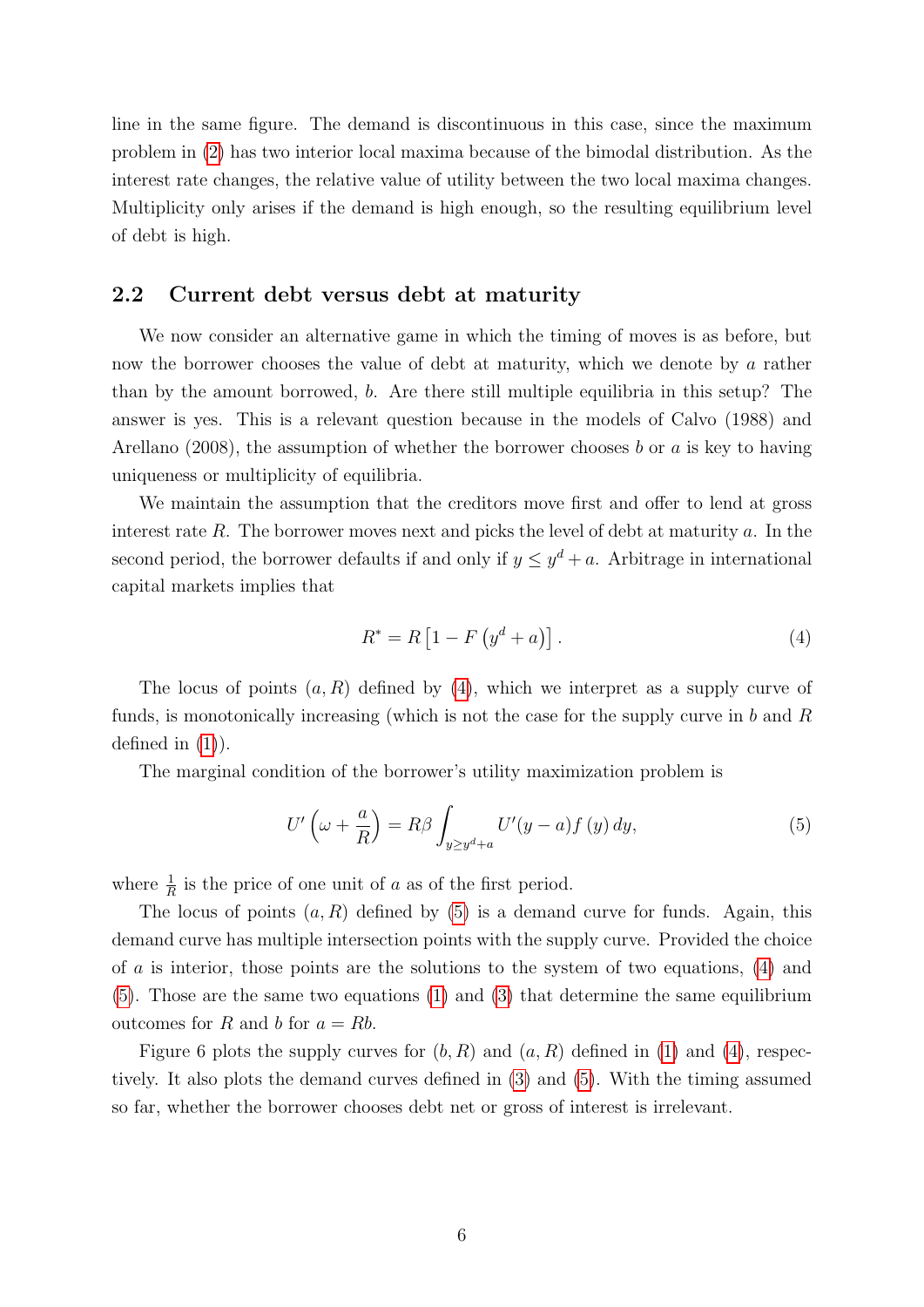# 3 Timing of moves and multiplicity: Related literature

The timing of moves assumed above, with the creditors moving first, amounts to assuming that the borrower takes the current price of debt as given. The more common assumption in the literature is that the borrower moves first, choosing debt levels  $b$  or  $a$ , and facing a schedule of interest rates as a function of those levels of debt, depending on whether the choice is  $b$  or  $a$ , respectively.

Suppose the schedule the borrower faces is a function of a, corresponding to the supply curve derived from [\(4\)](#page-6-0) and depicted in the right-hand panel of Figure 6. This is a monotonically increasing function. Since the borrower can choose a, the borrower is always going to choose in the low interest rate (and low a) part of the schedule. The equilibrium is unique.<sup>[8](#page-7-0)</sup> These are the assumptions in Aguiar and Gopinath  $(2006)$  and Arellano (2008).

Suppose now, as in Calvo (1988), that the borrower is offered an interest rate schedule as a function of b, selected from the correspondence defined in  $(1)$ , which can be the low rate increasing schedule or the high rate decreasing one (left-hand panel of Figure 6) .[9](#page-7-1) Then by picking b, the borrower is not able to select the equilibrium outcome.

In summary, the assumption on the timing of moves is a key assumption in generating multiple equilibria. If the creditors move first, there are multiple equilibrium interest rates and debt levels, and they are the same equilibria whether the borrower chooses current debt or debt at maturity. If the borrower moves first, however, and chooses debt at maturity, there is a single equilibrium. Choosing debt at maturity amounts to picking the probability of default and therefore the interest rate as well. Finally, if the borrower moves first and chooses the current level of debt, given an interest rate schedule, then the equilibrium will depend on the schedule, and there are multiple such schedules.<sup>[10](#page-7-2)</sup>

Our timing assumption, with the creditors moving first, is analogous to the timing assumption in Bassetto (2005) that generates multiple Laffer curve equilibria. In Bassetto, if households move first, choosing how much labor to supply, there are both low and high tax rate equilibria. If the government were to move first and pick the tax, however, there would be a single low tax equilibrium.<sup>[11](#page-7-3)</sup>

Lorenzoni and Werning (2013) assume the standard timing and also assume that the interest rate schedule is a function of  $b$ , as in Calvo (1988). They argue against the

<span id="page-7-0"></span><sup>8</sup>See Auclert and Rognlie (2016) for a uniqueness proof.

<span id="page-7-2"></span><span id="page-7-1"></span> $^{9}\mathrm{Any}$  other combination of those two schedules is also possible.

 $10$ In the model in Eaton and Gersovitz (1981), the borrower moves first, so it is key whether the equilibrium schedule is in b or a. In our notation, they consider a schedule in b,  $R(b)$ . They assume that  $R(b) b$  cannot go down when b goes up. This amounts to excluding decreasing schedules by assumption. See proof of Theorem 3 in Eaton and Gersovitz (1981).

<span id="page-7-3"></span><sup>11</sup>Bassetto (2005) convincingly argues that the assumption that the government is a large agent is unrelated to the timing of the moves. See also Farhi and Tirole (2012) for similar timing assumptions.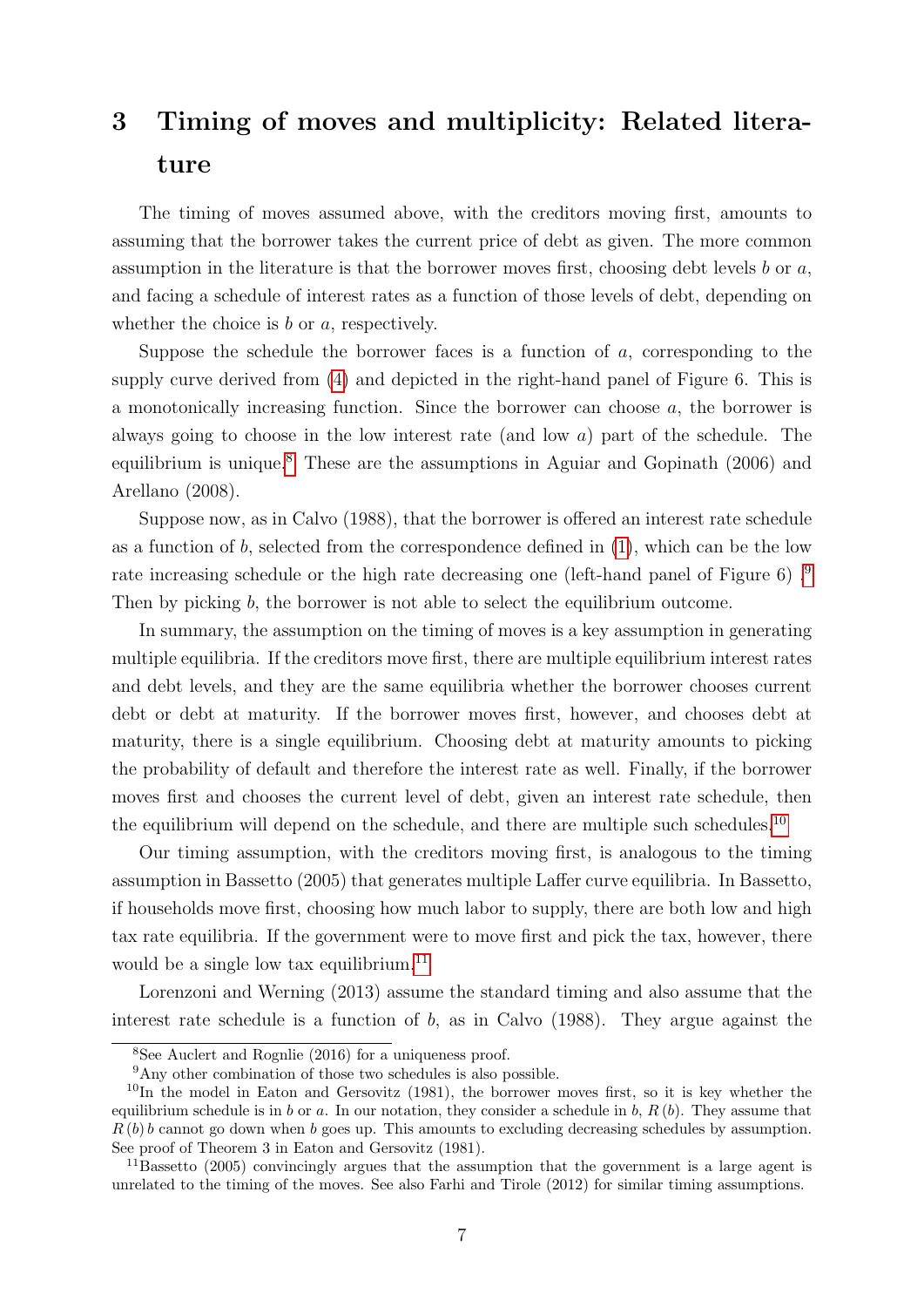assumption that the government may pick the debt level a. They devise a game in which the period is divided into an infinite number of subperiods. The government chooses end of period debt a, but cannot commit not to reissue within the period. In that game there are still multiple equilibria. The possibility to always reissue is as if the borrower is moving second, after the creditors, as in our timing. Another way to relate the game in Lorenzoni and Werning to our timing assumption is to notice that the government that cannot commit not to reissue is going to compete with its future self, as in the durable good monopoly. In equilibrium, the borrower behaves as a price taker, just as the borrower in our simple game with our timing assumptions.

### 4 Concluding remarks

In models with sovereign debt, interest rates are high because default probabilities are high. The object of this paper is to investigate conditions under which the reverse is also true: that default probabilities are high because interest rates are high. This means that there can be equilibrium outcomes in which interest rates are unnecessarily high and in which policy arrangements can bring them down. This exploration is motivated by the recent sovereign debt crisis in Europe,<sup>[12](#page-8-0)</sup> but it is also motivated by a literature that does not appear to be consensual in this respect. Indeed, although Eaton and Gersovitz (1981) claim that there is a single equilibrium, Calvo (1988), using a similar structure, shows that there are both high and low interest rate equilibrium schedules. Aguiar and Gopinath (2006) and Arellano (2008) modify an assumption on the choice of debt (debt at maturity rather than current debt) by the borrower and find a single equilibrium. We show that small changes in timing assumptions and actions of agents can clarify the reasons for the apparently conflicting results.

Assumptions on whether the country chooses the debt net of interest payments or gross of those payments, or whether the borrower moves first or the creditors do, are not assumptions that can be obtained directly from data. Bond auctions are for announced quantities of discount bonds, but those quantities are revised many times. So it is not clear whether the choice at those auctions is for current debt or debt at maturity. Even if quantities of discount bonds were not revised, there are multiple auctions in a reference period, and how many auctions there are is a choice variable. In some auctions, lenders place price-quantity schedules, but those quantities are the intended purchases of the lender, not the aggregate quantities. Instead, schedules in the models in which the borrower moves first have the interest rate be a function of the aggregate quantity. Auction data could in principle be used to build a downward-sloping schedule in the aggregate

<span id="page-8-0"></span><sup>&</sup>lt;sup>12</sup>See De Grauwe and Ji (2012) on the poor correlation between spreads and fundamentals during the European sovereign debt crisis.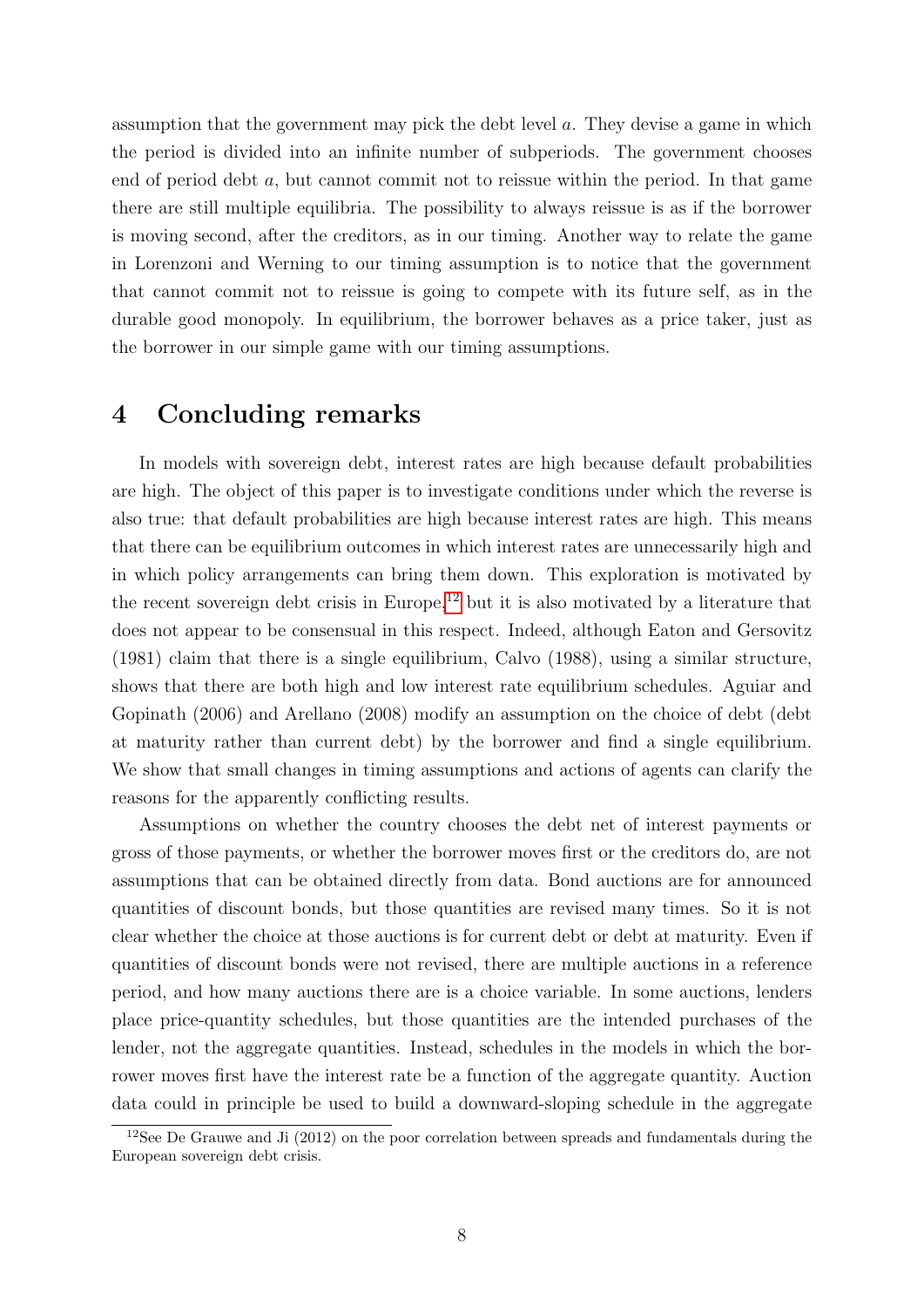quantities, and those data are available at least for discriminatory price auctions.[13](#page-9-0) If offers are to be ranked from high to low price, with corresponding total quantities, the schedule will be downward sloping. Can this schedule correspond to the equilibrium schedule in a model in which the borrower moves first? The equilibrium data produced by the model do not show a schedule, just a point, since homogeneous creditors offer the same price. Heterogeneous beliefs could explain a downward-sloping schedule, but that would be the case independently of the timing assumed.

With our timing assumptions, there are both high and low interest rate equilibria. For commonly used distributions of output, the high interest rate equilibria are fragile. That is not the case, however, if the stochastic process for output is bimodal, meaning that, with relatively high probability, output can be either very high or very low. Possible empirical content are the long periods of growth followed by long stagnations that can be found in the data. In the unraveling of the sovereign debt crisis in Europe, for some of the countries particularly exposed to it, such as Portugal, Spain, or Italy, the hypothesis that those economies were then facing a long period of stagnation seems plausible.

## References

- [1] Aguiar, M. and G. Gopinath. 2006. "Defaultable Debt, Interest Rates and the Current Account," Journal of International Economics 69, 64–83.
- [2] Arellano, C. 2008. "Default Risk and Income Fluctuations in Emerging Economies," American Economic Review 98, 690–712.
- [3] Auclert, A. and M. Rognlie. 2016. "Unique Equilibrium in the Eaton-Gersovitz Model of Sovereign Debt," Journal of Monetary Economics 84, 134-146.
- [4] Ayres, J., G. Navarro, J. P. Nicolini, and P. Teles. 2015. "Sovereign Default: The Role of Expectations," Working Paper 723, Federal Reserve Bank of Minneapolis.
- [5] Bassetto, M. 2005. "Equilibrium and Government Commitment," Journal of Economic Theory 124, 79–105.
- [6] Bocola, L. and A. Dovis. 2015. "Self-Fulfilling Debt Crises: A Quantitative Analysis." Mimeo, Northwestern University.
- [7] Calvo, G. A. 1988. "Servicing the Public Debt: The Role of Expectations," American Economic Review 78, 647–661.
- [8] Cole, H. L. and T. J. Kehoe. 2000. "Self-Fulfilling Debt Crises," Review of Economic Studies 67, 91–116.

<span id="page-9-0"></span><sup>13</sup>We thank Mark Aguiar for raising some of these issues.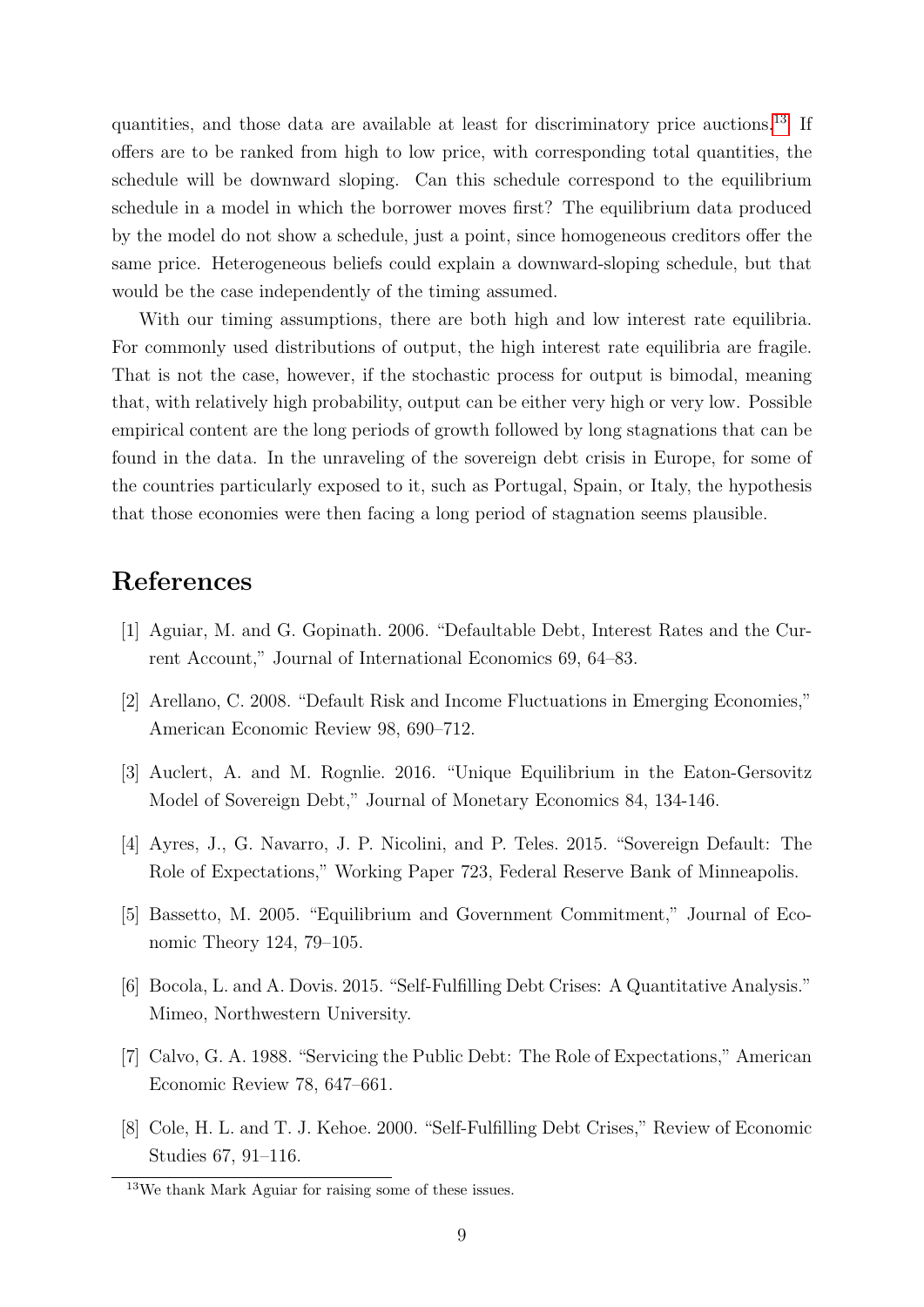- [9] Conesa, J. C. and T. Kehoe. 2012. "Gambling for Redemption and Self-Fulfilling Debt Crises." Staff Report 465, Federal Reserve Bank of Minneapolis.
- [10] Corsetti, G. and L. Dedola. 2016. "The Mystery of the Printing Press: Monetary Policy and Self-Fulfilling Debt Crises." Journal of the European Economic Association 14, 1329-1371.
- [11] De Grauwe, P. and Y. Ji. 2013."Self-Fulfilling Crises in the Eurozone: An Empirical Test," Journal of International Money and Finance 34, 15–36.
- [12] Eaton, J. and M. Gersovitz. 1981. "Debt with Potential Repudiation: Theoretical and Empirical Analysis," Review of Economic Studies 48, 289–309.
- [13] Farhi, E. and J. Tirole. 2012. "Collective Moral Hazard, Maturity Mismatch, and Systemic Bailouts," American Economic Review 102, 60-93.
- [14] Kahn, J. A. and R. W. Rich. 2007. "Tracking the New Economy: Using Growth Theory to Detect Changes in Trend Productivity," Journal of Monetary Economics 54, 1670–1701.
- [15] Lorenzoni, G. and I. Werning. 2013. "Slow Moving Debt Crises." NBER Working Paper 19228.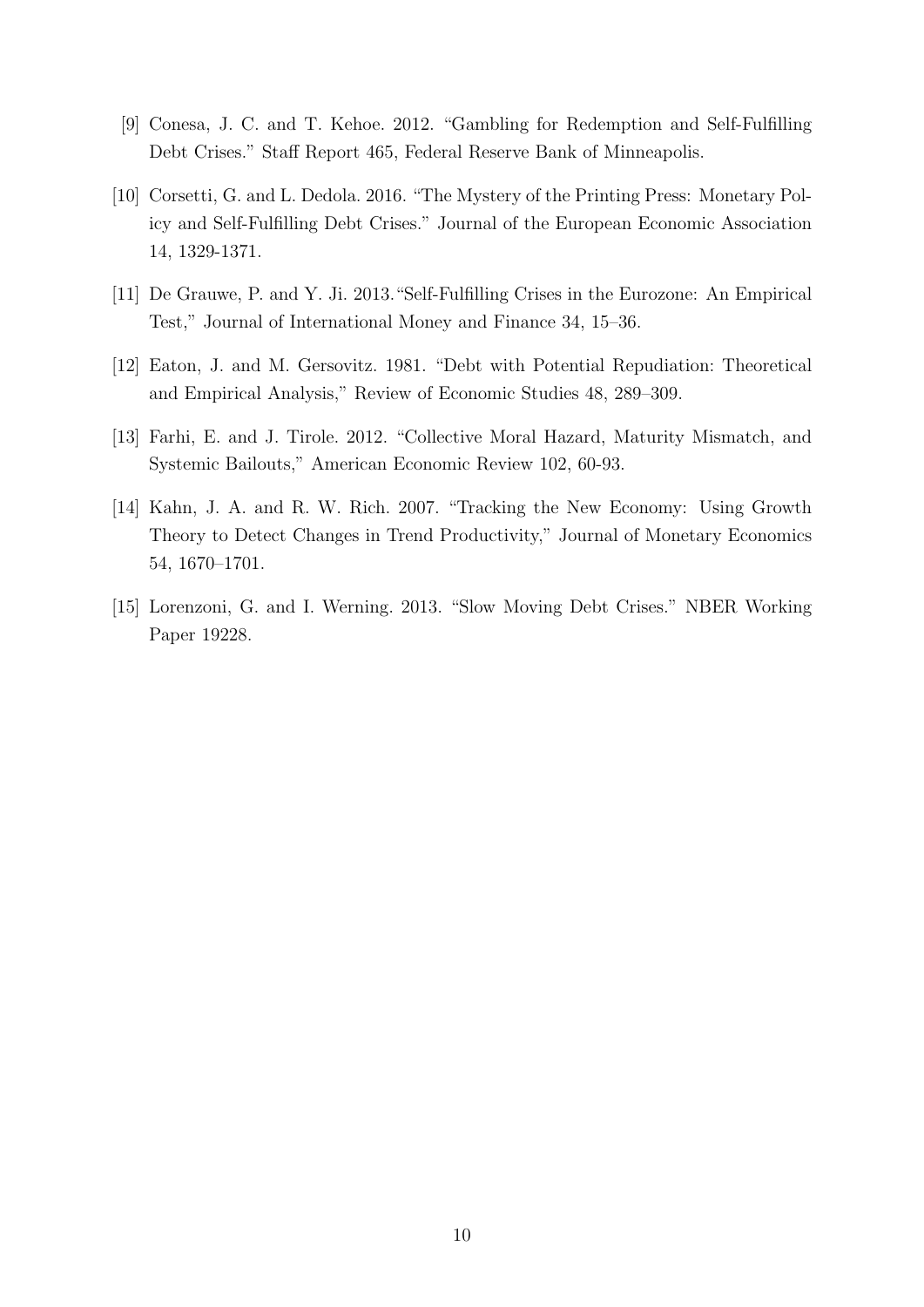# A Figures



Figure 1: Expected return  $h(R; b)$ 

Figure 2: Interest rate schedule  $R(b)$ 

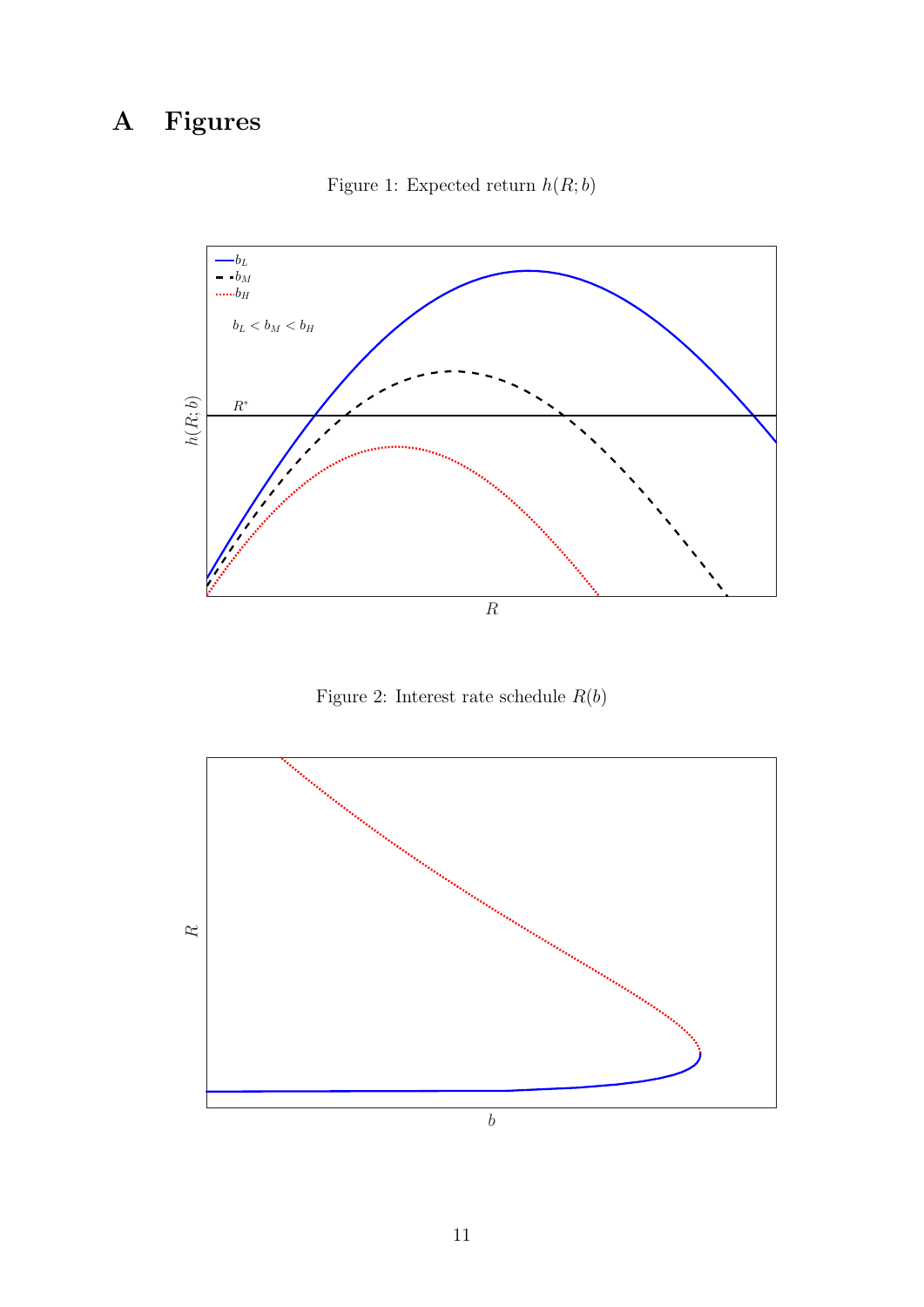

Figure 3: Equilibrium borrowing and interest rate

Figure 4: Expected return for the bimodal distribution  $h(R; b)$